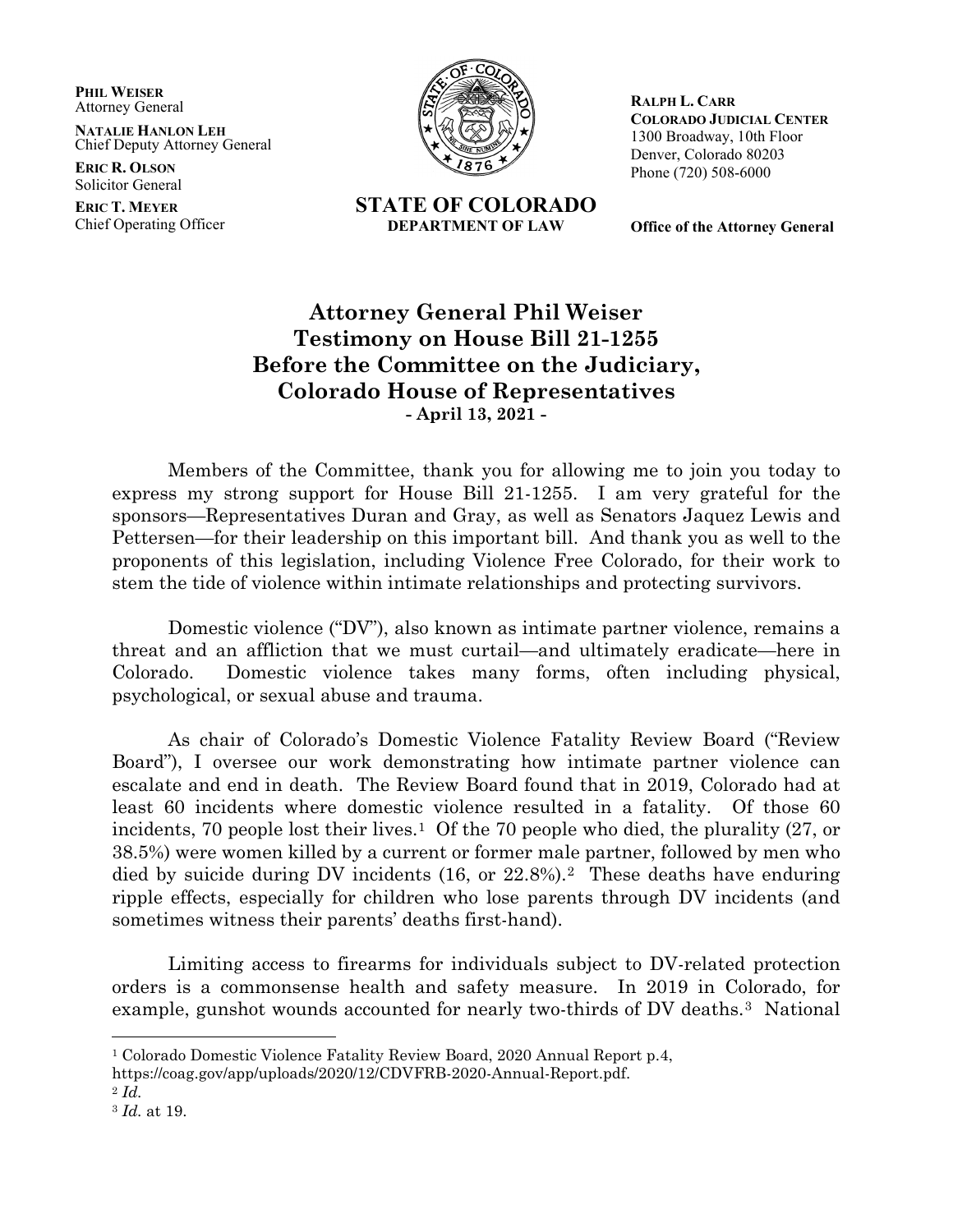studies have found that firearms are involved in approximately 50-60% of fatal DVrelated incidents.[4](#page-1-0) In fact, research shows that DV perpetrators with access to firearms are 5 to 8 times more likely to kill their victims than those without firearms.[5](#page-1-1) In short, requiring individuals subject to DV-related protections orders to relinquish their firearms can help save lives.

In 2013, the General Assembly wisely moved to protect the safety of survivors of domestic violence by passing Senate Bill 13-197. That bill required some domestic violence offenders who are subject to a protection order stemming from an act of domestic or intimate partner violence to relinquish their firearms and refrain from possessing or purchasing firearms for the duration of the order. In the intervening years, however, stakeholders identified aspects of the law ripe for clarification. By clarifying various aspects of the process, this bill takes important steps to help ensure the relinquishment process is fair, straightforward, and reduces the risk of intimate partner violence using firearms. Let me briefly mention a few key examples.

First, this bill clarifies and strengthens important aspects of the relinquishment process itself. The relinquishment process should be easy to understand, easy for courts and law enforcement to implement, and easy for respondents and defendants to navigate. By clarifying how and when respondents and defendants must act to comply with the relinquishment requirement, and by specifying the courts' role in monitoring for compliance, this bill takes important steps to ensure that the relinquishment process works as intended.

Second, by clarifying that the duty to relinquish firearms following a protective order applies not only to current and former spouses and cohabitants, but also to current and former unmarried couples, the bill closes the so-called "boyfriend loophole." This commonsense reform extends the protections in current law to cover all intimate partners subject to domestic violence protection orders, regardless of marital status.

Third, the bill prohibits respondents and defendants subject to the relinquishment requirement from transferring firearms to a private party living in the same residence as the respondent or defendant. This provision is consistent with the core purpose of the relinquishment requirement—keeping firearms out the hands of domestic abusers who are subject to a protection order**.**

Together, these and other provisions of House Bill 21-1255 are thoughtful improvements to the current relinquishment process. And I strongly urge the Committee's approval of this bill.

\* \* \*

<span id="page-1-0"></span><sup>4</sup> *Id.* at 4.

<span id="page-1-1"></span><sup>5</sup> *Id.* at 8.